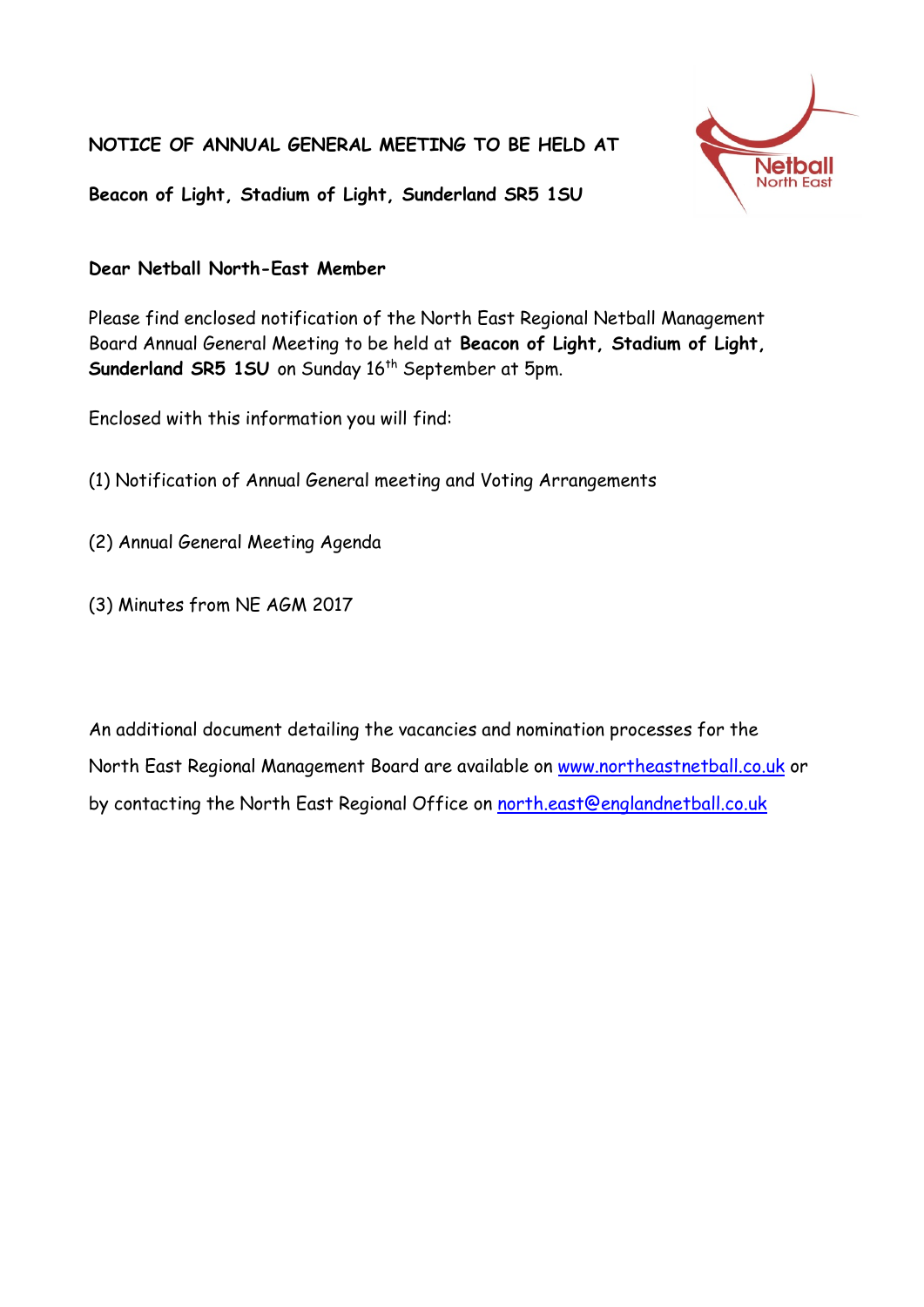## **NOTICE OF ANNUAL GENERAL MEETING TO BE HELD AT**

**Beacon of Light, Stadium of Light, Sunderland SR5 1SU on Sunday 16th September at 5pm.**

Notice is given to the following Members of the North East Regional Netball Association, who may appoint a representative to attend, speak and vote on their behalf:

## 1. **A CLUB**

2. **A COUNTY ASSOCIATION** of the North East Region, which is an association of Clubs affiliated to the County and The North East Region. 3. **SCHOOLS** or full time educational establishments for pupils under 19 years of age who pay the schools affiliation fee and affiliate to The County & North East Region.

## **Voting at the Annual General Meeting**

- Each Club may appoint a representative who is a Registered Participant member of that club to speak and vote on its behalf.
- Each County association may be represented by the chairman or accredited deputy to speak and vote on its behalf.
- Each school may appoint a representative who must be in current employment at the schools represented to speak and vote on its behalf.

In the event of an equality of votes the Chairman of the Meeting shall have a casting vote.

## **Quorum**

No business shall be transacted at the Annual General Meeting unless a quorum is present (5 Voting Members).

## **Voting**

Voting will normally be a show of hands. In calculating a majority only votes cast will be included in the calculations i.e. abstentions will not be included.

# **(1)**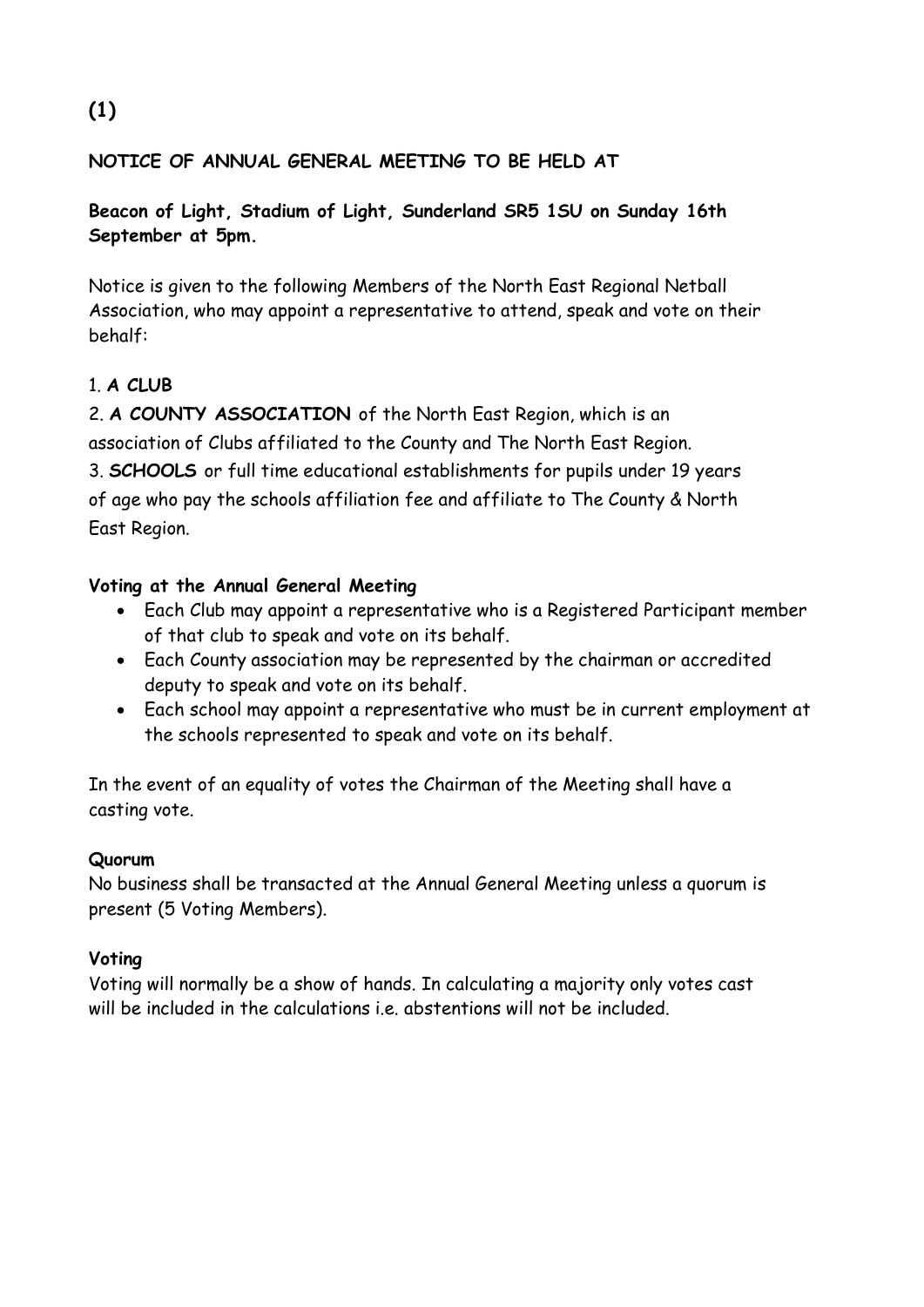(2) Agenda

North East AGM Agenda Beacon of Light, Stadium of Light, Sunderland SR5 1SU on Sunday 16th September at 5pm.

### **1) Welcome**

### **2) Apologies for absence**

#### **3) Minutes**

To confirm the minutes of the Annual General Meeting held in 2017

### **4) Reports**

#### **5) Changes to constitution**

### **6) Elections**

To conduct elections for the position of North East Regional Chair on the North East Regional Management Board. Please see appendix A for details of Nominees for the position

### **7) Appointment of Auditor**

To appoint an auditor of accounts for the 2017-2018 season

#### **8) To set the affiliation fees for the 2019-2020 Season**

To set affiliation fees for the following categories

- 1. Registered Participant
- 2. Registered Participant aged 18 years and under on the 1st of September in the year of membership
- 3. Young Person aged 14 years and under on the 1st of September in the year of membership
- 4. Young Person aged 11 years and under on the 1st of September in the year of membership
- 5. Middle/Secondary School
- 6. College/University
- 7. Taster Rate affiliation categories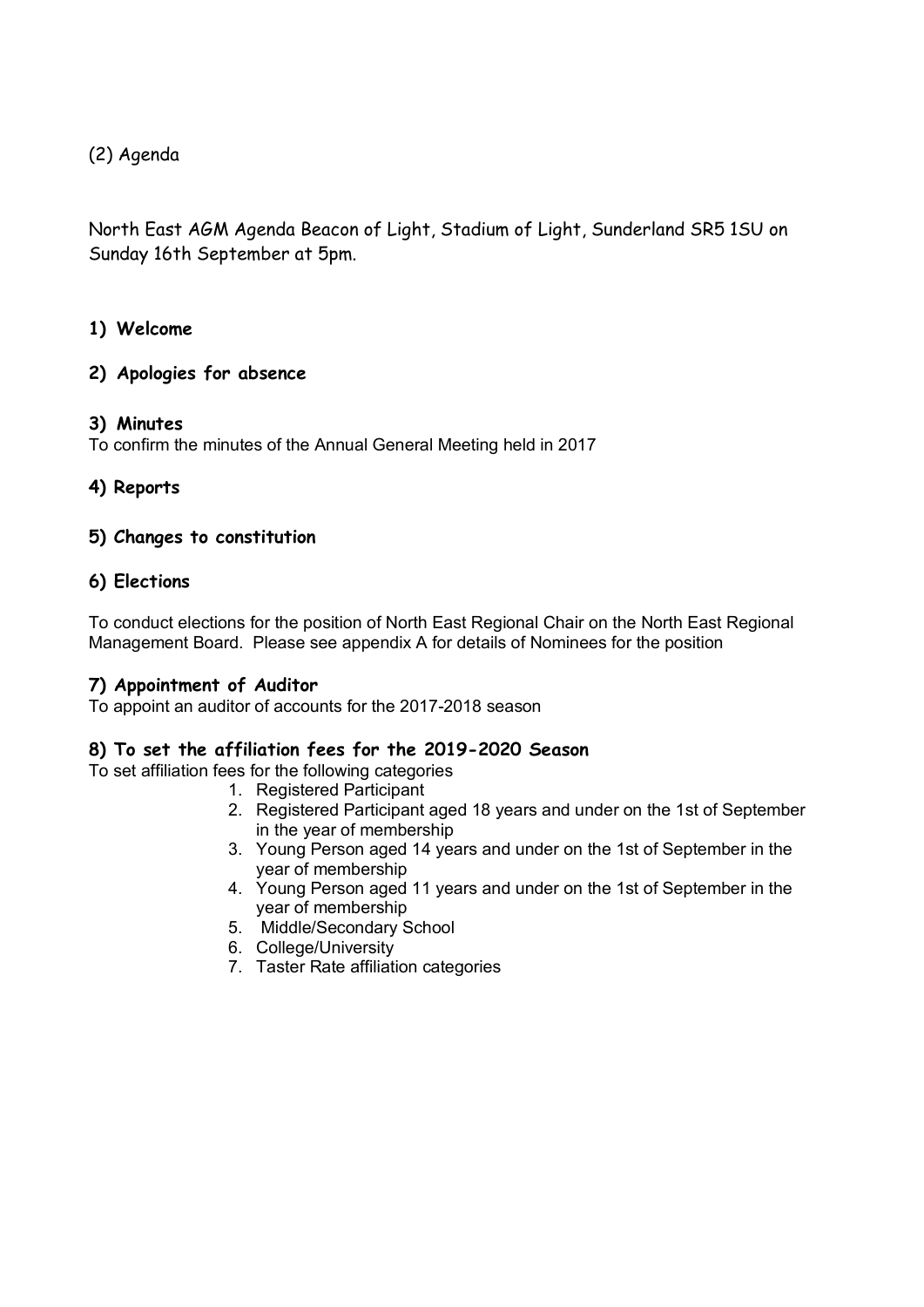| Minutes of the: North East Regional Management Board Meeting |           |                 |                   |                              |
|--------------------------------------------------------------|-----------|-----------------|-------------------|------------------------------|
| Date/Time                                                    | 1/10/2017 |                 | Location          | Gateshead College, Gateshead |
| <b>Attendees</b>                                             |           | <b>Initials</b> | Representing      |                              |
| Lolla Daniel                                                 |           | LD.             |                   |                              |
| Rachel Barr                                                  |           | <b>RB</b>       |                   |                              |
| Julie Kimber                                                 |           | JK              | North Durham      |                              |
| Pat Percy                                                    |           | <b>PP</b>       | T&W               |                              |
| Deborah Percy                                                |           | <b>DP</b>       | Riverside         |                              |
| <b>Geraldine Williams</b>                                    |           | <b>GW</b>       | Grangetown        |                              |
| Sharon Scott                                                 |           | SS              | SD&C              |                              |
| Rachel Cassidy                                               |           | <b>RC</b>       | <b>Seatonians</b> |                              |
| Joan Campbell                                                |           | JC              | Northumberland    |                              |
|                                                              |           |                 |                   |                              |
|                                                              |           |                 |                   |                              |
|                                                              |           |                 |                   |                              |
|                                                              |           |                 |                   |                              |
| <b>Apologies</b>                                             |           | <b>Initials</b> |                   | <b>Circulation List</b>      |

| <b>Apologies</b> | <b>Initials</b> |  |  | <b>Circulation List</b>     |
|------------------|-----------------|--|--|-----------------------------|
| Jo Macleod       | JM              |  |  | Attendees                   |
| Paul Grylls      | PG.             |  |  | Minutes completed:          |
| Gill Roddam      | GR              |  |  | Sent to Chair for approval: |
| Anne Marie Wade  | <b>AMW</b>      |  |  |                             |
|                  |                 |  |  |                             |

| <b>Circulation List</b>     |
|-----------------------------|
| Attendees                   |
| Minutes completed:          |
| Sent to Chair for approval: |

| Ref | Discussion / Action / Decision / Resolution                                              |
|-----|------------------------------------------------------------------------------------------|
| 1.0 | Welcome                                                                                  |
|     | LD welcomed everybody to the AGM and explained that there were 7 voting members present. |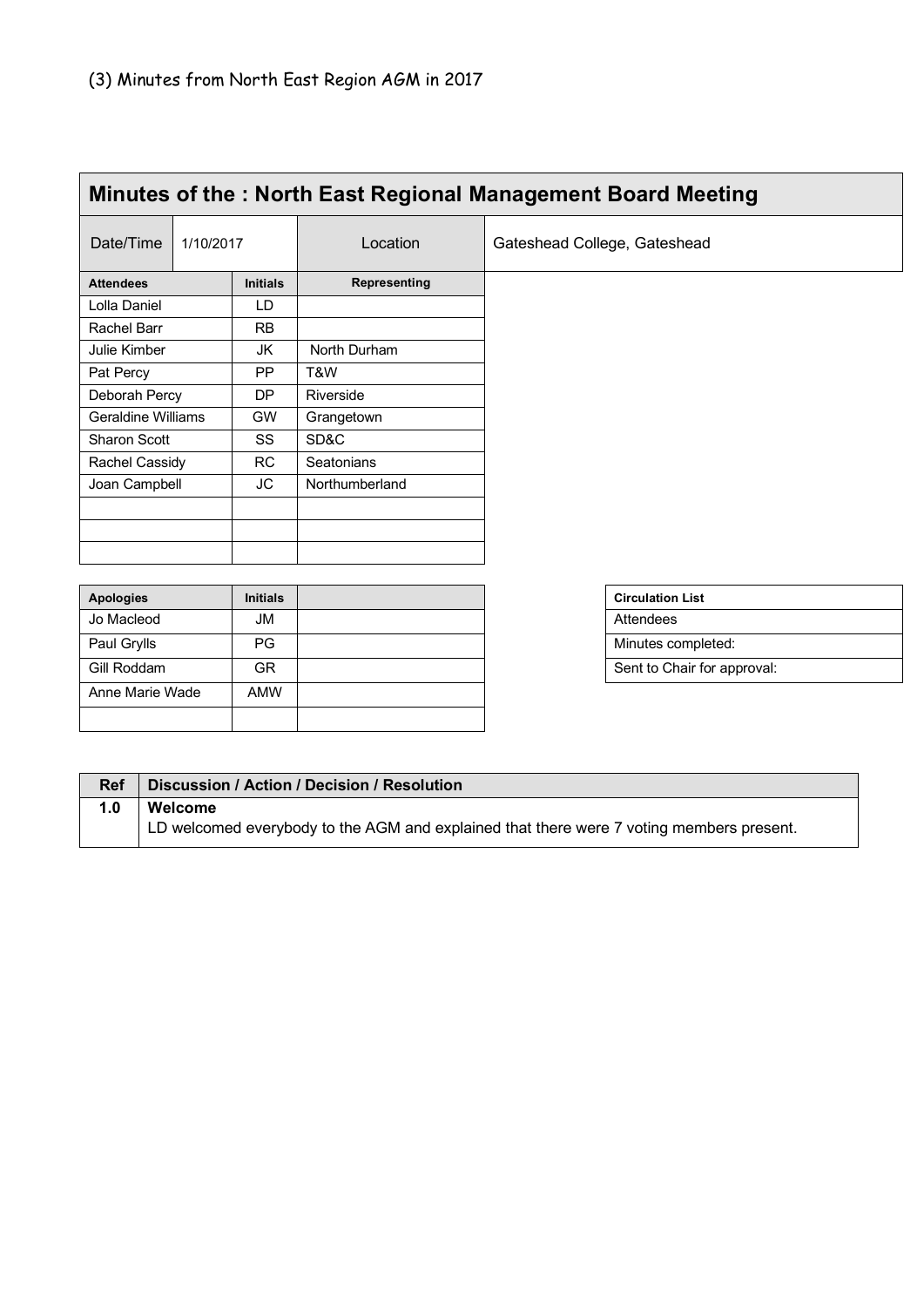| 2.0 | <b>Minutes of last meeting</b><br>2.1 LD asked for members to confirm that the minutes from the last meeting were a true record of<br>events. Minutes proposed by PP and seconded by DP                                                                                                                        |  |  |  |
|-----|----------------------------------------------------------------------------------------------------------------------------------------------------------------------------------------------------------------------------------------------------------------------------------------------------------------|--|--|--|
|     | It was noted that the accounts for period 2015-2016 were audited and presented to members at the<br>EGM that took place on 7 <sup>th</sup> October 2016.                                                                                                                                                       |  |  |  |
| 3.0 | <b>Reports</b><br>3.1 LD shared that all the reports where available on Google Docs for all to look at, this was a regional<br>effort to go green                                                                                                                                                              |  |  |  |
|     | 3.2 Chairs Report (LD). Please see online full report.<br>LD thanked the region for giving her the opportunity as interim Chairperson.<br>LD reported on the achievements across the four counties in the region during the 2016-2017<br>seasons.                                                              |  |  |  |
|     | LD took the opportunity to thank Helen Emmerson, Liz Barton-Jones (vice-chair) and Barbara Brown<br>(Performance Lead) for their contribution to region and specifically to the RMB.<br>LD closed with a final thank you for to all our volunteers for all their work, good luck for next season.              |  |  |  |
|     | 3.3 Comms and Marketing Report (JM). Please see online full report.                                                                                                                                                                                                                                            |  |  |  |
|     | 3.4 Coaching Report (RC) - Please see online full report.<br>Regional League has been restructured following feedback from clubs; RC also adds that Junior<br>Regional League has returned back to one division with 8 teams.<br>RC shares that sport central are the preferred venue by umpires for regional. |  |  |  |
|     | RC thanked Marie Ewing and Beth Charlton for all their hard work and support in the previous season.                                                                                                                                                                                                           |  |  |  |
|     | LD thanked RC for all her hard work so far and for stepping up to fill this role                                                                                                                                                                                                                               |  |  |  |
|     | 3.4 Officiating Report (SS). Please see online full report.                                                                                                                                                                                                                                                    |  |  |  |
|     | SS provides full report covering each of the four counties and region. With a special mention to<br>Michelle Birtwhistle on achieving her A ward earlier this year.                                                                                                                                            |  |  |  |
|     | 3.5 Technical Officials Workshop - PP Please see online full report.                                                                                                                                                                                                                                           |  |  |  |
|     | 3.6 Coaching Report - GW Please see online full report.<br>GW shares her coaching report with it being an exciting time for coaching with new ideas coming to<br>the table, which the TSG will look to roll out over the season.                                                                               |  |  |  |
|     | 3.7 Performance Report - no information                                                                                                                                                                                                                                                                        |  |  |  |
|     | 3.8 Regional Manager - no information                                                                                                                                                                                                                                                                          |  |  |  |
|     | 3.9 Business and Finance TSG Report (PG). Please see online full report.<br>LD has presented the accounts on PG behalf                                                                                                                                                                                         |  |  |  |
|     | Discussion held around the EN staff monies in the regional account. SS has asked for clarification<br>around this.                                                                                                                                                                                             |  |  |  |
|     | LD will raise this question in further discussion at the RMB                                                                                                                                                                                                                                                   |  |  |  |
|     | 5.0 Accounts (PP). Please see attached                                                                                                                                                                                                                                                                         |  |  |  |
|     | Following PG report and proposal the accounts will be audited and presented at the EGM in October.<br>Date to follow                                                                                                                                                                                           |  |  |  |
|     |                                                                                                                                                                                                                                                                                                                |  |  |  |